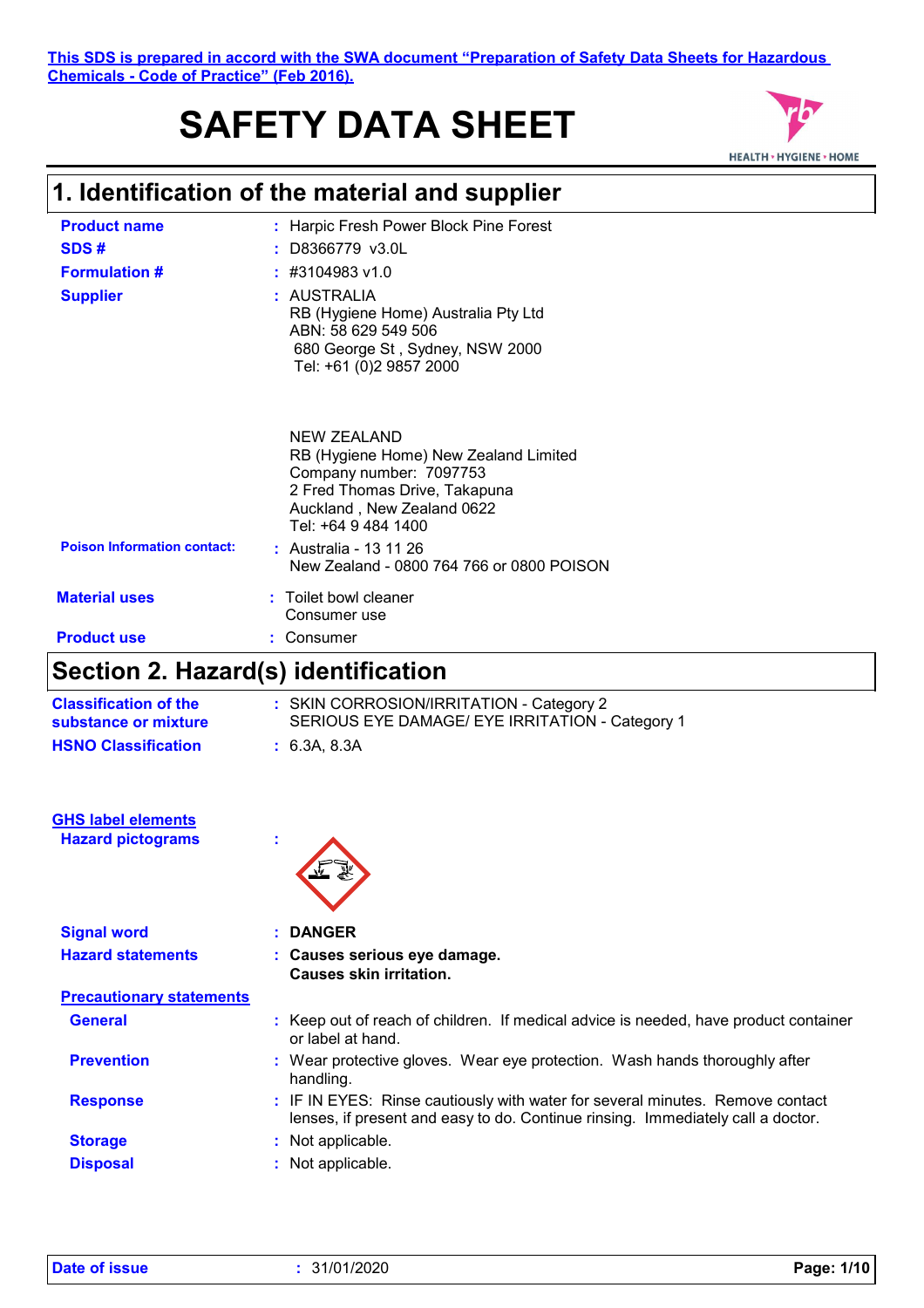## **Section 2. Hazard(s) identification**

**Other hazards which do not :** None known. **result in classification**

## **Section 3. Composition and ingredient information**

**Substance/mixture :**

: Mixture

| <b>Ingredient name</b>         | $\%$ (w/w) | <b>CAS number</b> |
|--------------------------------|------------|-------------------|
| sodium dodecylbenzenesulfonate | ≥30 - <54  | 25155-30-0        |

 **Other Non-hazardous ingredients to 100%**

**Occupational exposure limits, if available, are listed in Section 8.**

### **Section 4. First aid measures**

| <b>Eye contact</b>  | : Get medical attention immediately. Call a poison center or physician. Immediately<br>flush eyes with plenty of water, occasionally lifting the upper and lower eyelids.<br>Check for and remove any contact lenses. Continue to rinse for at least 10 minutes.<br>Chemical burns must be treated promptly by a physician.                                                                                                                                                                                                                                                                                                                                                                                                                                                                                                                                                          |
|---------------------|--------------------------------------------------------------------------------------------------------------------------------------------------------------------------------------------------------------------------------------------------------------------------------------------------------------------------------------------------------------------------------------------------------------------------------------------------------------------------------------------------------------------------------------------------------------------------------------------------------------------------------------------------------------------------------------------------------------------------------------------------------------------------------------------------------------------------------------------------------------------------------------|
| <b>Inhalation</b>   | Get medical attention immediately. Call a poison center or physician. Remove<br>victim to fresh air and keep at rest in a position comfortable for breathing. If it is<br>suspected that fumes are still present, the rescuer should wear an appropriate mask<br>or self-contained breathing apparatus. If not breathing, if breathing is irregular or if<br>respiratory arrest occurs, provide artificial respiration or oxygen by trained personnel.<br>It may be dangerous to the person providing aid to give mouth-to-mouth<br>resuscitation. If unconscious, place in recovery position and get medical attention<br>immediately. Maintain an open airway. Loosen tight clothing such as a collar, tie,<br>belt or waistband.                                                                                                                                                  |
| <b>Skin contact</b> | Get medical attention immediately. Call a poison center or physician. Flush<br>contaminated skin with plenty of water. Remove contaminated clothing and shoes.<br>Wash contaminated clothing thoroughly with water before removing it, or wear<br>gloves. Continue to rinse for at least 10 minutes. Chemical burns must be treated<br>promptly by a physician. Wash clothing before reuse. Clean shoes thoroughly<br>before reuse.                                                                                                                                                                                                                                                                                                                                                                                                                                                  |
| <b>Ingestion</b>    | Get medical attention immediately. Call a poison center or physician. Wash out<br>mouth with water. Remove dentures if any. Remove victim to fresh air and keep at<br>rest in a position comfortable for breathing. If material has been swallowed and the<br>exposed person is conscious, give small quantities of water to drink. Stop if the<br>exposed person feels sick as vomiting may be dangerous. Do not induce vomiting<br>unless directed to do so by medical personnel. If vomiting occurs, the head should<br>be kept low so that vomit does not enter the lungs. Chemical burns must be treated<br>promptly by a physician. Never give anything by mouth to an unconscious person.<br>If unconscious, place in recovery position and get medical attention immediately.<br>Maintain an open airway. Loosen tight clothing such as a collar, tie, belt or<br>waistband. |

| <b>Potential acute health effects</b> |                              |            |
|---------------------------------------|------------------------------|------------|
| Eye contact                           | : Causes serious eye damage. |            |
| Date of issue                         | : 31/01/2020                 | Page: 2/10 |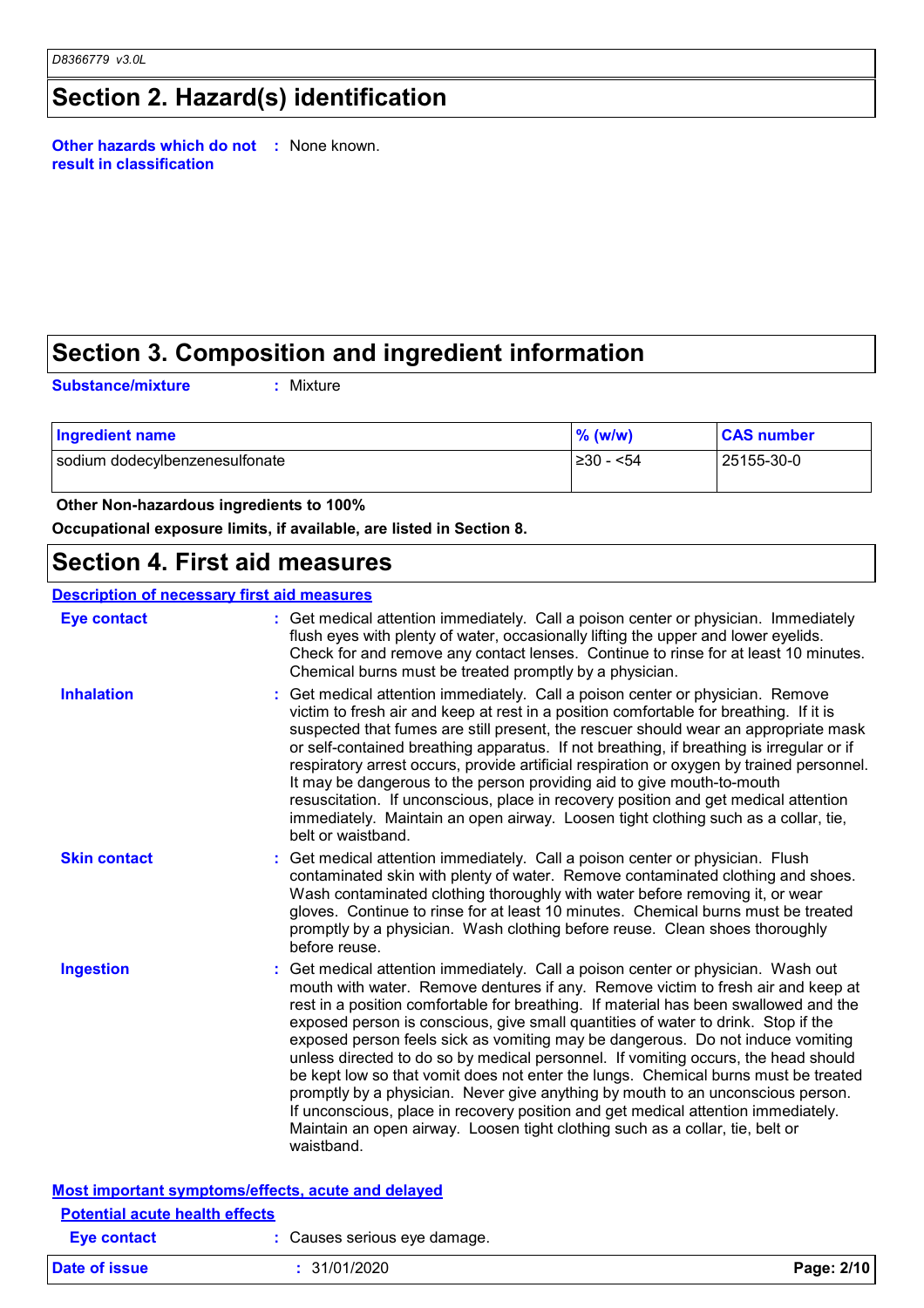## **Section 4. First aid measures**

| : No known significant effects or critical hazards.                                                                                                                                                                                                                                                                                                |
|----------------------------------------------------------------------------------------------------------------------------------------------------------------------------------------------------------------------------------------------------------------------------------------------------------------------------------------------------|
| : Causes skin irritation. May cause an allergic skin reaction.                                                                                                                                                                                                                                                                                     |
| : No known significant effects or critical hazards.                                                                                                                                                                                                                                                                                                |
| <b>Over-exposure signs/symptoms</b>                                                                                                                                                                                                                                                                                                                |
| : Adverse symptoms may include the following:<br>pain<br>watering<br>redness                                                                                                                                                                                                                                                                       |
| : No specific data.                                                                                                                                                                                                                                                                                                                                |
| : Adverse symptoms may include the following:<br>pain or irritation<br>redness<br>blistering may occur                                                                                                                                                                                                                                             |
| : No specific data.                                                                                                                                                                                                                                                                                                                                |
| Indication of immediate medical attention and special treatment needed, if necessary                                                                                                                                                                                                                                                               |
| : Treat symptomatically. Contact poison treatment specialist immediately if large<br>quantities have been ingested or inhaled.                                                                                                                                                                                                                     |
| : No specific treatment.                                                                                                                                                                                                                                                                                                                           |
| : No action shall be taken involving any personal risk or without suitable training. If it<br>is suspected that fumes are still present, the rescuer should wear an appropriate<br>mask or self-contained breathing apparatus. It may be dangerous to the person<br>providing aid to give mouth-to-mouth resuscitation. Wash contaminated clothing |
|                                                                                                                                                                                                                                                                                                                                                    |

**See toxicological information (Section 11)**

## **Section 5. Fire-fighting measures**

| <b>Extinguishing media</b>                             |                                                                                                                                                                                                     |
|--------------------------------------------------------|-----------------------------------------------------------------------------------------------------------------------------------------------------------------------------------------------------|
| <b>Suitable extinguishing</b><br>media                 | : Use an extinguishing agent suitable for the surrounding fire.                                                                                                                                     |
| <b>Unsuitable extinguishing</b><br>media               | : None known.                                                                                                                                                                                       |
| <b>Specific hazards arising</b><br>from the chemical   | : No specific fire or explosion hazard.                                                                                                                                                             |
| <b>Hazardous thermal</b><br>decomposition products     | : Decomposition products may include the following materials:<br>carbon dioxide<br>carbon monoxide<br>sulfur oxides<br>metal oxide/oxides                                                           |
| <b>Special protective actions</b><br>for fire-fighters | : Promptly isolate the scene by removing all persons from the vicinity of the incident if<br>there is a fire. No action shall be taken involving any personal risk or without<br>suitable training. |
| <b>Special protective actions</b><br>for fire-fighters | : Fire-fighters should wear appropriate protective equipment and self-contained<br>breathing apparatus (SCBA) with a full face-piece operated in positive pressure<br>mode.                         |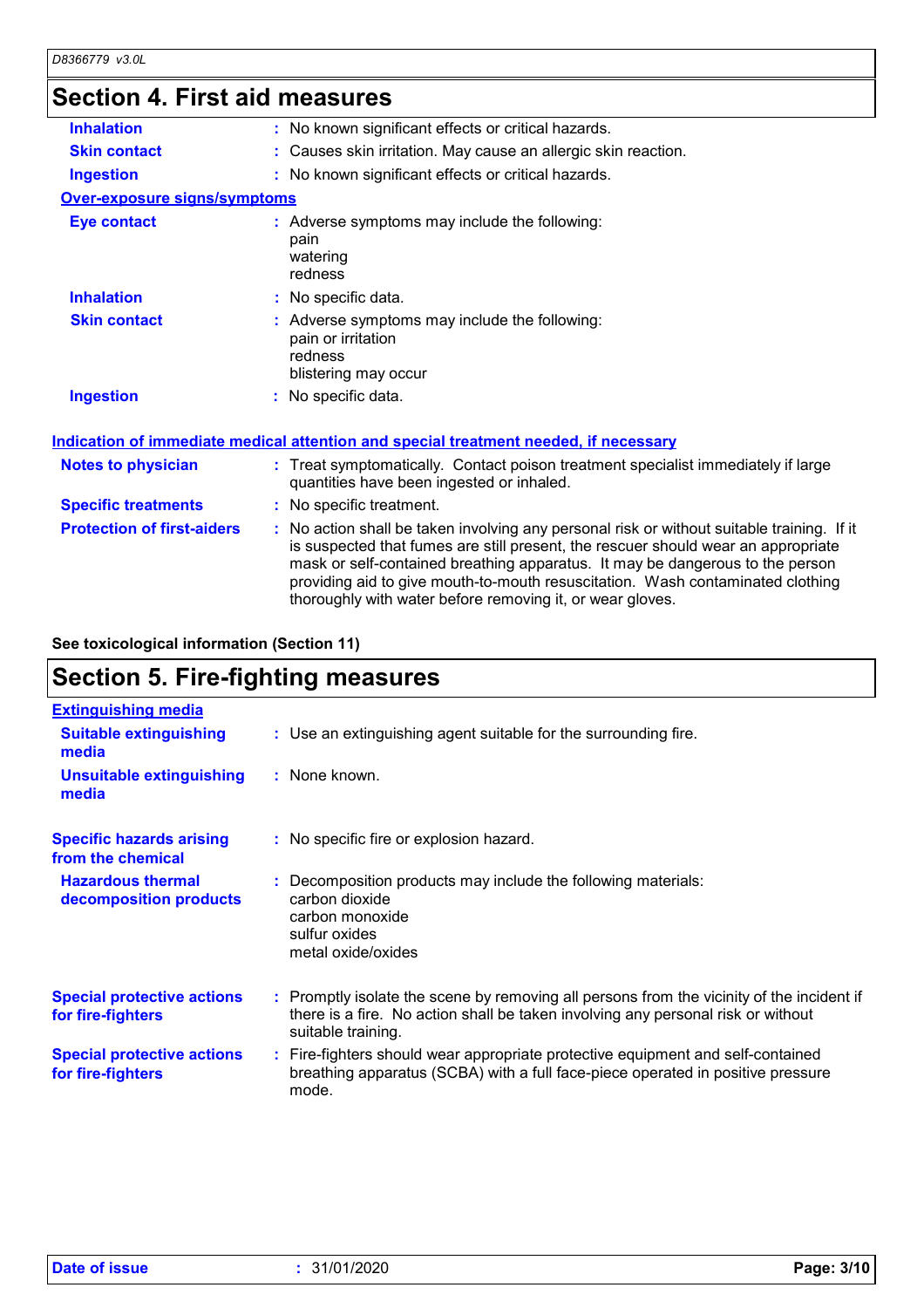## **Section 6. Accidental release measures**

|                                                              | <b>Personal precautions, protective equipment and emergency procedures</b>                                                                                                                                                                                                                                                                                                                                                                         |
|--------------------------------------------------------------|----------------------------------------------------------------------------------------------------------------------------------------------------------------------------------------------------------------------------------------------------------------------------------------------------------------------------------------------------------------------------------------------------------------------------------------------------|
| For non-emergency<br>personnel                               | : No action shall be taken involving any personal risk or without suitable training.<br>Evacuate surrounding areas. Keep unnecessary and unprotected personnel from<br>entering. Do not touch or walk through spilled material. Provide adequate<br>ventilation. Wear appropriate respirator when ventilation is inadequate. Put on<br>appropriate personal protective equipment.                                                                  |
|                                                              | <b>For emergency responders</b> : If specialized clothing is required to deal with the spillage, take note of any<br>information in Section 8 on suitable and unsuitable materials. See also the<br>information in "For non-emergency personnel".                                                                                                                                                                                                  |
| <b>Environmental precautions</b>                             | : Avoid dispersal of spilled material and runoff and contact with soil, waterways,<br>drains and sewers. Inform the relevant authorities if the product has caused<br>environmental pollution (sewers, waterways, soil or air).                                                                                                                                                                                                                    |
| <b>Methods and materials for containment and cleaning up</b> |                                                                                                                                                                                                                                                                                                                                                                                                                                                    |
| <b>Small spill</b>                                           | : Move containers from spill area. Avoid dust generation. Using a vacuum with<br>HEPA filter will reduce dust dispersal. Place spilled material in a designated,<br>labeled waste container. Dispose of via a licensed waste disposal contractor.                                                                                                                                                                                                  |
| <b>Large spill</b>                                           | : Move containers from spill area. Approach release from upwind. Prevent entry into<br>sewers, water courses, basements or confined areas. Avoid dust generation. Do<br>not dry sweep. Vacuum dust with equipment fitted with a HEPA filter and place in a<br>closed, labeled waste container. Dispose of via a licensed waste disposal<br>contractor. Note: see Section 1 for emergency contact information and Section 13<br>for waste disposal. |

**See Section 1 for emergency contact information.**

**See Section 8 for information on appropriate personal protective equipment.**

**See Section 13 for additional waste treatment information.**

## **Section 7. Handling and storage**

| <b>Precautions for safe handling</b>                                             |                                                                                                                                                                                                                                                                                                                                                                                                                                                                                                                                   |
|----------------------------------------------------------------------------------|-----------------------------------------------------------------------------------------------------------------------------------------------------------------------------------------------------------------------------------------------------------------------------------------------------------------------------------------------------------------------------------------------------------------------------------------------------------------------------------------------------------------------------------|
| <b>Protective measures</b>                                                       | : Put on appropriate personal protective equipment (see Section 8). Do not get in<br>eyes or on skin or clothing. Do not ingest. If during normal use the material<br>presents a respiratory hazard, use only with adequate ventilation or wear<br>appropriate respirator. Keep in the original container or an approved alternative<br>made from a compatible material, kept tightly closed when not in use. Empty<br>containers retain product residue and can be hazardous. Do not reuse container.                            |
| <b>Advice on general</b><br>occupational hygiene                                 | : Eating, drinking and smoking should be prohibited in areas where this material is<br>handled, stored and processed. Workers should wash hands and face before<br>eating, drinking and smoking. Remove contaminated clothing and protective<br>equipment before entering eating areas. See also Section 8 for additional<br>information on hygiene measures.                                                                                                                                                                     |
| <b>Conditions for safe storage,</b><br>including any<br><i>incompatibilities</i> | : Store in accordance with local regulations. Store in original container protected<br>from direct sunlight in a dry, cool and well-ventilated area, away from incompatible<br>materials (see Section 10) and food and drink. Store locked up. Keep container<br>tightly closed and sealed until ready for use. Containers that have been opened<br>must be carefully resealed and kept upright to prevent leakage. Do not store in<br>unlabeled containers. Use appropriate containment to avoid environmental<br>contamination. |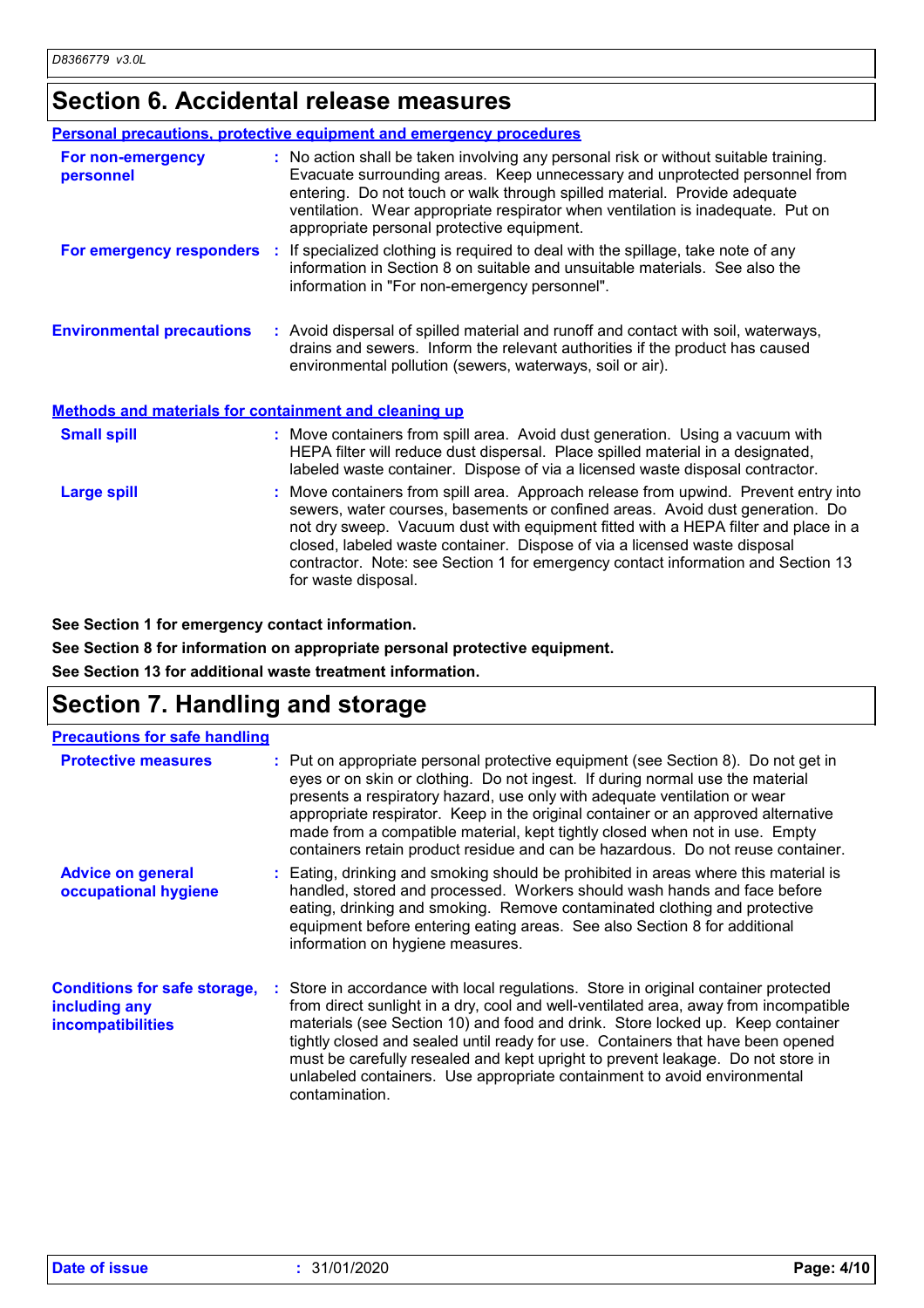# **Section 8. Exposure controls and personal protection**

| <b>Control parameters</b>                         |                                                                                                                                                                                                                                                                                                                                                                                                                                                                                                                                                                                                                           |
|---------------------------------------------------|---------------------------------------------------------------------------------------------------------------------------------------------------------------------------------------------------------------------------------------------------------------------------------------------------------------------------------------------------------------------------------------------------------------------------------------------------------------------------------------------------------------------------------------------------------------------------------------------------------------------------|
| <b>Australia</b>                                  |                                                                                                                                                                                                                                                                                                                                                                                                                                                                                                                                                                                                                           |
| <b>Occupational exposure limits</b>               |                                                                                                                                                                                                                                                                                                                                                                                                                                                                                                                                                                                                                           |
| None.                                             |                                                                                                                                                                                                                                                                                                                                                                                                                                                                                                                                                                                                                           |
| <b>New Zealand</b>                                |                                                                                                                                                                                                                                                                                                                                                                                                                                                                                                                                                                                                                           |
| <b>Occupational exposure limits</b>               | : No exposure standard allocated.                                                                                                                                                                                                                                                                                                                                                                                                                                                                                                                                                                                         |
| <b>Appropriate engineering</b><br><b>controls</b> | : If user operations generate dust, fumes, gas, vapor or mist, use process enclosures,<br>local exhaust ventilation or other engineering controls to keep worker exposure to<br>airborne contaminants below any recommended or statutory limits.                                                                                                                                                                                                                                                                                                                                                                          |
| <b>Environmental exposure</b><br><b>controls</b>  | : Emissions from ventilation or work process equipment should be checked to ensure<br>they comply with the requirements of environmental protection legislation. In some<br>cases, fume scrubbers, filters or engineering modifications to the process<br>equipment will be necessary to reduce emissions to acceptable levels.                                                                                                                                                                                                                                                                                           |
| <b>Individual protection measures</b>             |                                                                                                                                                                                                                                                                                                                                                                                                                                                                                                                                                                                                                           |
| <b>Hygiene measures</b>                           | : Wash hands, forearms and face thoroughly after handling chemical products, before<br>eating, smoking and using the lavatory and at the end of the working period.<br>Appropriate techniques should be used to remove potentially contaminated clothing.<br>Wash contaminated clothing before reusing. Ensure that eyewash stations and<br>safety showers are close to the workstation location.                                                                                                                                                                                                                         |
| <b>Eye/face protection</b>                        | Safety eyewear complying with an approved standard should be used when a risk<br>assessment indicates this is necessary to avoid exposure to liquid splashes, mists,<br>gases or dusts. If contact is possible, the following protection should be worn,<br>unless the assessment indicates a higher degree of protection: chemical splash<br>goggles and/or face shield. If inhalation hazards exist, a full-face respirator may be<br>required instead.                                                                                                                                                                 |
| <b>Skin protection</b>                            |                                                                                                                                                                                                                                                                                                                                                                                                                                                                                                                                                                                                                           |
| <b>Hand protection</b>                            | : Chemical-resistant, impervious gloves complying with an approved standard should<br>be worn at all times when handling chemical products if a risk assessment indicates<br>this is necessary. Considering the parameters specified by the glove manufacturer,<br>check during use that the gloves are still retaining their protective properties. It<br>should be noted that the time to breakthrough for any glove material may be<br>different for different glove manufacturers. In the case of mixtures, consisting of<br>several substances, the protection time of the gloves cannot be accurately<br>estimated. |
| <b>Body protection</b>                            | : Personal protective equipment for the body should be selected based on the task<br>being performed and the risks involved and should be approved by a specialist<br>before handling this product.                                                                                                                                                                                                                                                                                                                                                                                                                       |
| <b>Other skin protection</b>                      | : Appropriate footwear and any additional skin protection measures should be<br>selected based on the task being performed and the risks involved and should be<br>approved by a specialist before handling this product.                                                                                                                                                                                                                                                                                                                                                                                                 |
| <b>Respiratory protection</b>                     | : Based on the hazard and potential for exposure, select a respirator that meets the<br>appropriate standard or certification. Respirators must be used according to a<br>respiratory protection program to ensure proper fitting, training, and other important<br>aspects of use.                                                                                                                                                                                                                                                                                                                                       |

# **Section 9. Physical and chemical properties**

| <b>Appearance</b>     |                    |
|-----------------------|--------------------|
| <b>Physical state</b> | : Solid. [Block]   |
| <b>Color</b>          | $:$ Not available. |
| Odor                  | $:$ Fragrant.      |
| <b>Odor threshold</b> | : Not available.   |
| pH                    | : Not Applicable   |

**Date of issue :** 31/01/2020 **Page: 5/10**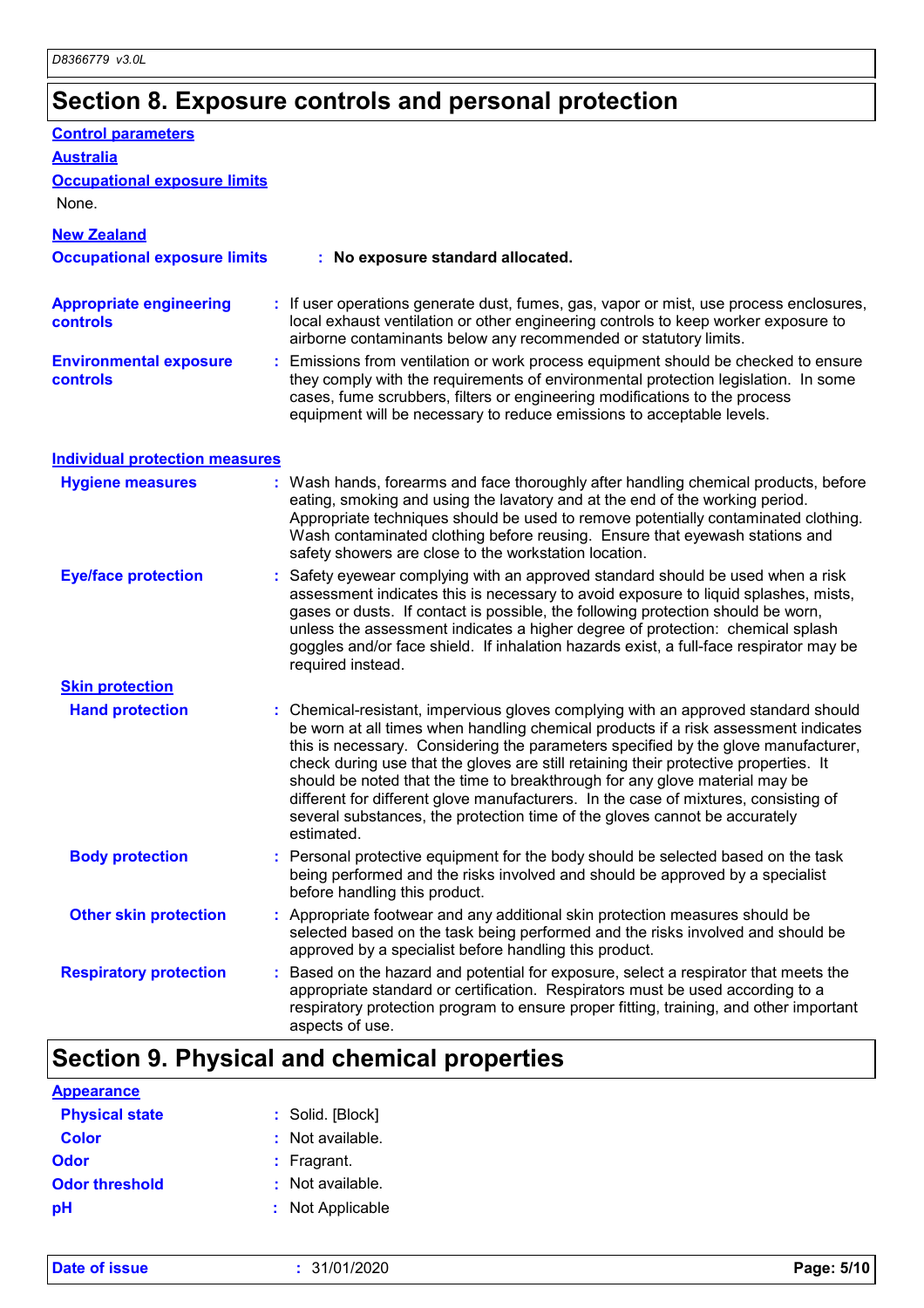## **Section 9. Physical and chemical properties**

| $:$ Not available.                                                     |
|------------------------------------------------------------------------|
| $:$ Not available.                                                     |
| : Closed cup: $>200^{\circ}$ C ( $>392^{\circ}$ F)                     |
| $:$ Not available.                                                     |
| : Not available.                                                       |
| : Not available.                                                       |
| $:$ Not available.                                                     |
| : Not available.                                                       |
| $:$ Not available.                                                     |
| : Easily soluble in the following materials: cold water and hot water. |
| $:$ Not available.                                                     |
| $:$ Not available.                                                     |
| $:$ Not available.                                                     |
| : Not available.                                                       |
| $:$ Not available.                                                     |
| : Not available.                                                       |
| <b>Decomposition temperature</b>                                       |

# **Section 10. Stability and reactivity**

| <b>Reactivity</b>                            | : No specific test data related to reactivity available for this product or its ingredients.              |
|----------------------------------------------|-----------------------------------------------------------------------------------------------------------|
| <b>Chemical stability</b>                    | : The product is stable.                                                                                  |
| <b>Possibility of hazardous</b><br>reactions | : Under normal conditions of storage and use, hazardous reactions will not occur.                         |
| <b>Conditions to avoid</b>                   | : No specific data.                                                                                       |
| <b>Incompatible materials</b>                | : No specific data.                                                                                       |
| <b>Hazardous decomposition</b><br>products   | : Under normal conditions of storage and use, hazardous decomposition products<br>should not be produced. |

## **Section 11. Toxicological information**

### **Information on toxicological effects**

| <b>Acute toxicity</b>             |               |                                                                   |             |                 |
|-----------------------------------|---------------|-------------------------------------------------------------------|-------------|-----------------|
| <b>Product/ingredient name</b>    | <b>Result</b> | <b>Species</b>                                                    | <b>Dose</b> | <b>Exposure</b> |
| sodium<br>dodecylbenzenesulfonate | LD50 Oral     | Rat - Male,<br>Female                                             | 1080 mg/kg  |                 |
| <b>Conclusion/Summary</b>         |               | Based on available data, the classification criteria are not met. |             |                 |

### **Irritation/Corrosion**

| <b>Product/ingredient name</b> | <b>Result</b>            | <b>Species</b> | <b>Score</b> | <b>Exposure</b> | <b>Observation</b> |
|--------------------------------|--------------------------|----------------|--------------|-----------------|--------------------|
| l sodium                       | Eyes - Severe irritant   | Rabbit         |              | 24 hours 250    |                    |
| dodecylbenzenesulfonate        |                          |                |              | Micrograms      |                    |
|                                | Eyes - Severe irritant   | Rabbit         |              | 1 Percent       |                    |
|                                | Skin - Moderate irritant | <b>Rabbit</b>  |              | 124 hours 20    |                    |
|                                |                          |                |              | milligrams      |                    |
|                                | Eyes - Visible necrosis  | Rabbit         |              | 172 hours       | 6 days             |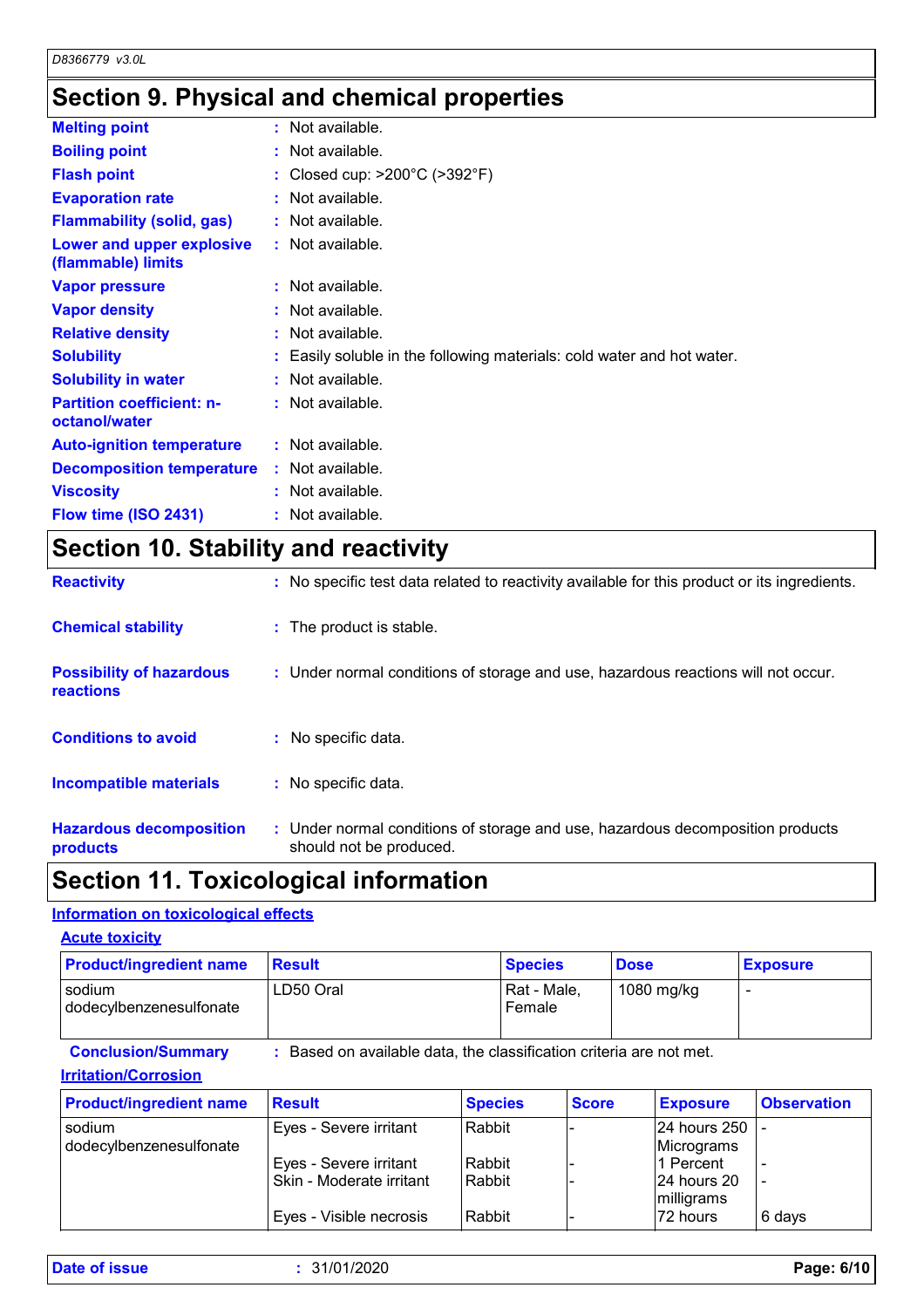# **Section 11. Toxicological information**

| <b>Conclusion/Summary</b>                                 |                                                                                     |
|-----------------------------------------------------------|-------------------------------------------------------------------------------------|
| <b>Skin</b>                                               | : Based on Calculation method: Causes skin irritation.                              |
| <b>Eyes</b>                                               | : Based on Calculation method: Causes serious eye damage.                           |
| <b>Respiratory</b>                                        | : Based on available data, the classification criteria are not met.                 |
| <b>Sensitization</b>                                      |                                                                                     |
| Not available.                                            |                                                                                     |
| <b>Conclusion/Summary</b>                                 |                                                                                     |
| <b>Skin</b>                                               | : Based on available data, the classification criteria are not met.                 |
| <b>Respiratory</b>                                        | : Based on available data, the classification criteria are not met.                 |
| <b>Mutagenicity</b>                                       |                                                                                     |
| Not available.                                            |                                                                                     |
| <b>Conclusion/Summary</b>                                 | : Based on available data, the classification criteria are not met.                 |
| <b>Carcinogenicity</b>                                    |                                                                                     |
| Not available.                                            |                                                                                     |
| <b>Conclusion/Summary</b>                                 | : Based on available data, the classification criteria are not met.                 |
| <b>Reproductive toxicity</b>                              |                                                                                     |
| Not available.                                            |                                                                                     |
| <b>Conclusion/Summary</b>                                 | : Based on available data, the classification criteria are not met.                 |
| <b>Teratogenicity</b>                                     |                                                                                     |
| Not available.                                            |                                                                                     |
|                                                           |                                                                                     |
| <b>Conclusion/Summary</b>                                 | : Based on available data, the classification criteria are not met.                 |
| <b>Specific target organ toxicity (single exposure)</b>   |                                                                                     |
| Not available.                                            |                                                                                     |
| <b>Specific target organ toxicity (repeated exposure)</b> |                                                                                     |
| Not available.                                            |                                                                                     |
| <b>Aspiration hazard</b>                                  |                                                                                     |
| Not available.                                            |                                                                                     |
|                                                           |                                                                                     |
| Information on the likely                                 | : Not available.                                                                    |
| routes of exposure                                        |                                                                                     |
| <b>Potential acute health effects</b>                     |                                                                                     |
| <b>Eye contact</b>                                        | : Causes serious eye damage.                                                        |
| <b>Inhalation</b>                                         | : No known significant effects or critical hazards.                                 |
| <b>Skin contact</b>                                       | : Causes skin irritation. May cause an allergic skin reaction.                      |
| <b>Ingestion</b>                                          | : No known significant effects or critical hazards.                                 |
|                                                           |                                                                                     |
|                                                           | <b>Symptoms related to the physical, chemical and toxicological characteristics</b> |
| <b>Eye contact</b>                                        | : Adverse symptoms may include the following:<br>pain                               |
|                                                           | watering                                                                            |
|                                                           | redness                                                                             |
| <b>Inhalation</b>                                         | : No specific data.                                                                 |
| <b>Skin contact</b>                                       | : Adverse symptoms may include the following:<br>pain or irritation                 |
|                                                           | redness                                                                             |
|                                                           | blistering may occur                                                                |
| <b>Ingestion</b>                                          | : No specific data.                                                                 |
|                                                           |                                                                                     |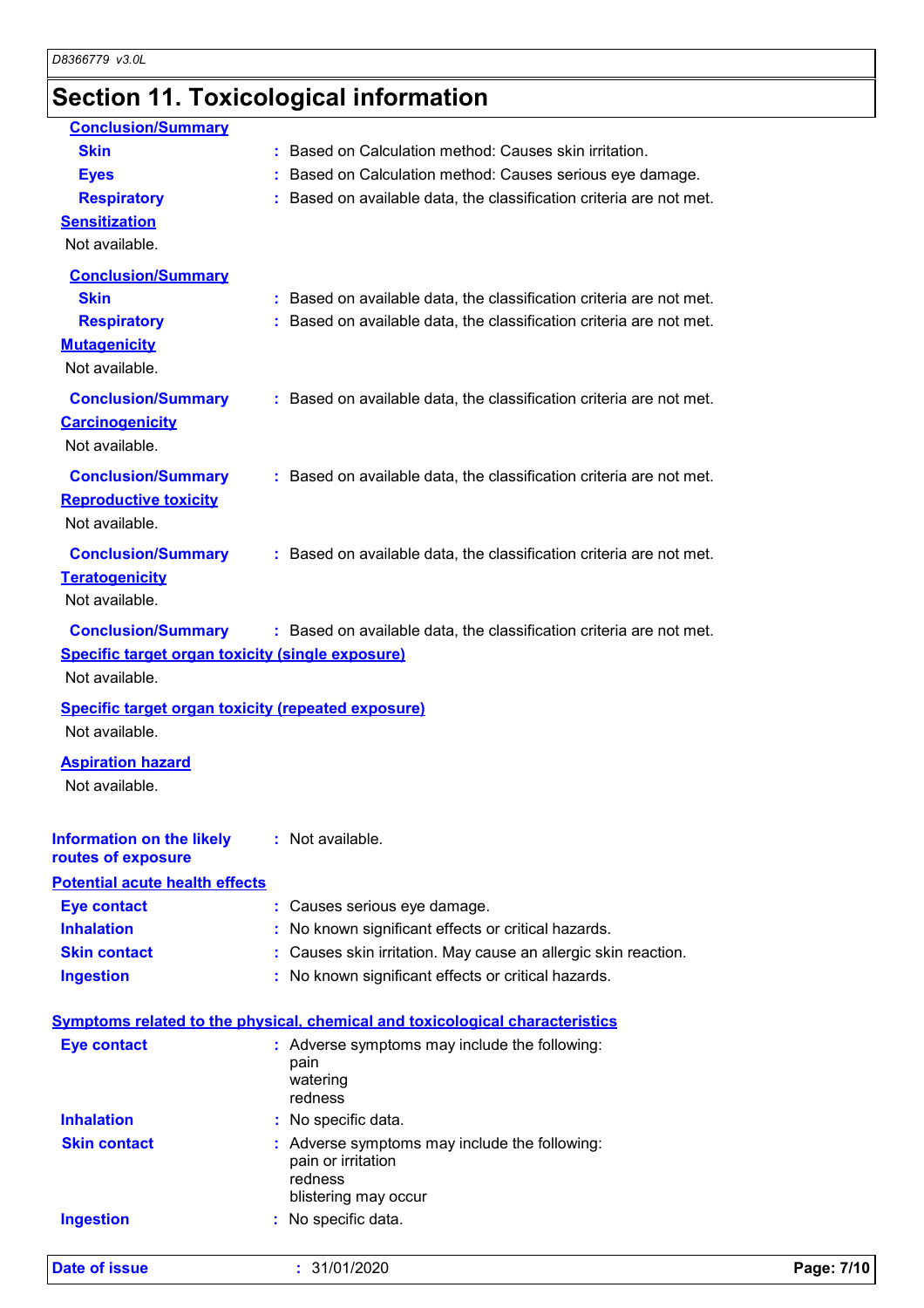## **Section 11. Toxicological information**

|                                                   | Delayed and immediate effects and also chronic effects from short and long term exposure |
|---------------------------------------------------|------------------------------------------------------------------------------------------|
| <b>Short term exposure</b>                        |                                                                                          |
| <b>Potential immediate</b><br><b>effects</b>      | $:$ Not available.                                                                       |
| <b>Potential delayed effects : Not available.</b> |                                                                                          |
| <b>Long term exposure</b>                         |                                                                                          |
| <b>Potential immediate</b><br><b>effects</b>      | $:$ Not available.                                                                       |
| <b>Potential delayed effects : Not available.</b> |                                                                                          |
| <b>Potential chronic health effects</b>           |                                                                                          |
| Not available.                                    |                                                                                          |
| <b>Conclusion/Summary</b>                         | : Based on available data, the classification criteria are not met.                      |
| <b>General</b>                                    | : No known significant effects or critical hazards.                                      |
| <b>Carcinogenicity</b>                            | : No known significant effects or critical hazards.                                      |
| <b>Mutagenicity</b>                               | : No known significant effects or critical hazards.                                      |
| <b>Teratogenicity</b>                             | : No known significant effects or critical hazards.                                      |
| <b>Developmental effects</b>                      | : No known significant effects or critical hazards.                                      |
| <b>Fertility effects</b>                          | : No known significant effects or critical hazards.                                      |
|                                                   |                                                                                          |

### **Numerical measures of toxicity**

| <b>Acute toxicity estimates</b> |                  |  |
|---------------------------------|------------------|--|
| Route                           | <b>ATE value</b> |  |
| Oral                            | 3375 mg/kg       |  |

## **Section 12. Ecological information**

### **Toxicity**

| <b>Product/ingredient name</b>    | <b>Result</b>                     | <b>Species</b>                                                           | <b>Exposure</b> |
|-----------------------------------|-----------------------------------|--------------------------------------------------------------------------|-----------------|
| sodium<br>dodecylbenzenesulfonate | Acute EC50 29000 µg/l Fresh water | Algae - Chlorella pyrenoidosa -<br>Exponential growth phase              | 96 hours        |
|                                   | Acute EC50 7.81 mg/l Fresh water  | Crustaceans - Ceriodaphnia<br>dubia - Neonate                            | 48 hours        |
|                                   | Acute EC50 5.88 ppm Fresh water   | Daphnia - Daphnia magna                                                  | 48 hours        |
|                                   | Acute IC50 112.4 mg/l Fresh water | Algae - Pseudokirchneriella<br>subcapitata - Exponential<br>growth phase | 72 hours        |
|                                   | Acute LC50 1.18 ppm Fresh water   | Fish - Lepomis macrochirus                                               | 96 hours        |

**Conclusion/Summary :** Based on Calculation Method: Harmful to aquatic life with long lasting effects.

### **Persistence and degradability**

**Conclusion/Summary :** Based on available data, the classification criteria are not met.

### **Bioaccumulative potential**

| <b>Product/ingredient name</b>    | $\blacksquare$ Loq $\mathsf{P}_\mathsf{ow}$ | <b>BCF</b> | <b>Potential</b> |
|-----------------------------------|---------------------------------------------|------------|------------------|
| sodium<br>dodecylbenzenesulfonate | .96                                         |            | low              |

### **Mobility in soil**

**Date of issue :** 31/01/2020 **Page: 8/10**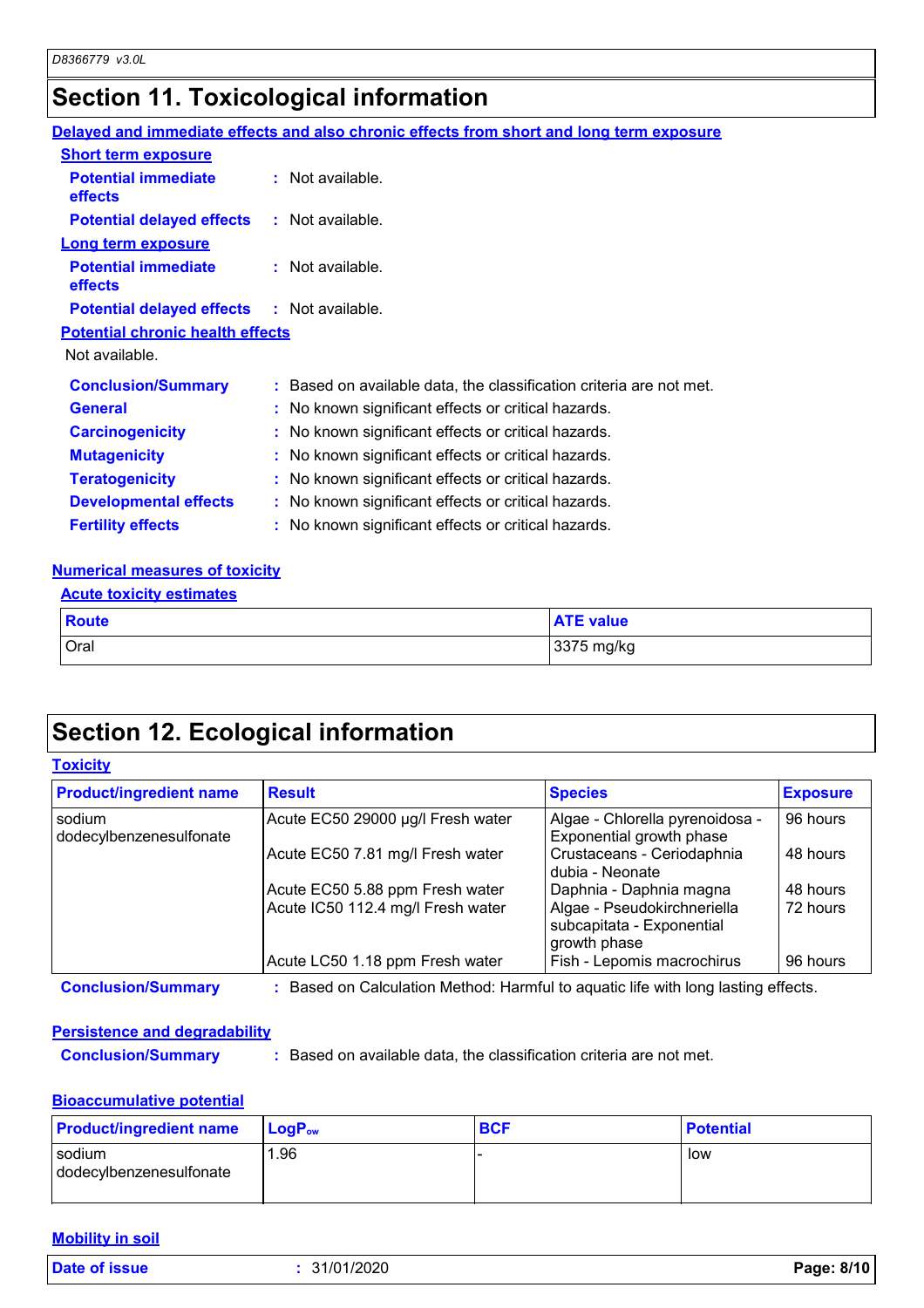## **Section 12. Ecological information**

**Soil/water partition coefficient (KOC)**

**:** Not available.

**Other adverse effects** : No known significant effects or critical hazards.

## **Section 13. Disposal considerations**

The generation of waste should be avoided or minimized wherever possible. Disposal of this product, solutions and any by-products should at all times comply with the requirements of environmental protection and waste disposal legislation and any regional local authority requirements. Dispose of surplus and nonrecyclable products via a licensed waste disposal contractor. Waste should not be disposed of untreated to the sewer unless fully compliant with the requirements of all authorities with jurisdiction. Waste packaging should be recycled. Incineration or landfill should only be considered when recycling is not feasible. This material and its container must be disposed of in a safe way. Care should be taken when handling emptied containers that have not been cleaned or rinsed out. Empty containers or liners may retain some product residues. Avoid dispersal of spilled material and runoff and contact with soil, waterways, drains and sewers. **Disposal methods :**

### **Section 14. Transport information**

|                                      | <b>ADG</b>               | <b>ADR/RID</b> | <b>IMDG</b>              | <b>IATA</b>    |
|--------------------------------------|--------------------------|----------------|--------------------------|----------------|
| <b>UN number</b>                     | Not regulated.           | Not regulated. | Not regulated.           | Not regulated. |
| <b>UN proper</b><br>shipping name    | $\overline{\phantom{0}}$ |                |                          |                |
| <b>Transport hazard</b><br>class(es) | $\overline{\phantom{a}}$ |                | $\overline{\phantom{0}}$ |                |
| <b>Packing group</b>                 | $\overline{\phantom{a}}$ |                | -                        |                |
| <b>Environmental</b><br>hazards      | No.                      | No.            | No.                      | No.            |

**Special precautions for user Transport within user's premises:** always transport in closed containers that are **:** upright and secure. Ensure that persons transporting the product know what to do in the event of an accident or spillage.

**Transport in bulk according to Annex II of MARPOL and the IBC Code :** Not available.

## **Section 15. Regulatory information**

| <b>Standard Uniform Schedule of Medicine and Poisons</b>    |                                                                        |
|-------------------------------------------------------------|------------------------------------------------------------------------|
| Schedule 5 CAUTION                                          |                                                                        |
|                                                             | <b>Model Work Health and Safety Regulations - Scheduled Substances</b> |
| sodium dodecylbenzenesulfonate                              |                                                                        |
| <b>Australia inventory (AICS)</b>                           | : All components are listed or exempted.                               |
| <b>New Zealand Inventory of</b><br><b>Chemicals (NZIoC)</b> | : All components are listed or exempted.                               |

| <b>HSNO Group Standard</b>  | : Cleaning Products (Subsidiary Hazard) |
|-----------------------------|-----------------------------------------|
| <b>HSNO Approval Number</b> | : HSR002530                             |